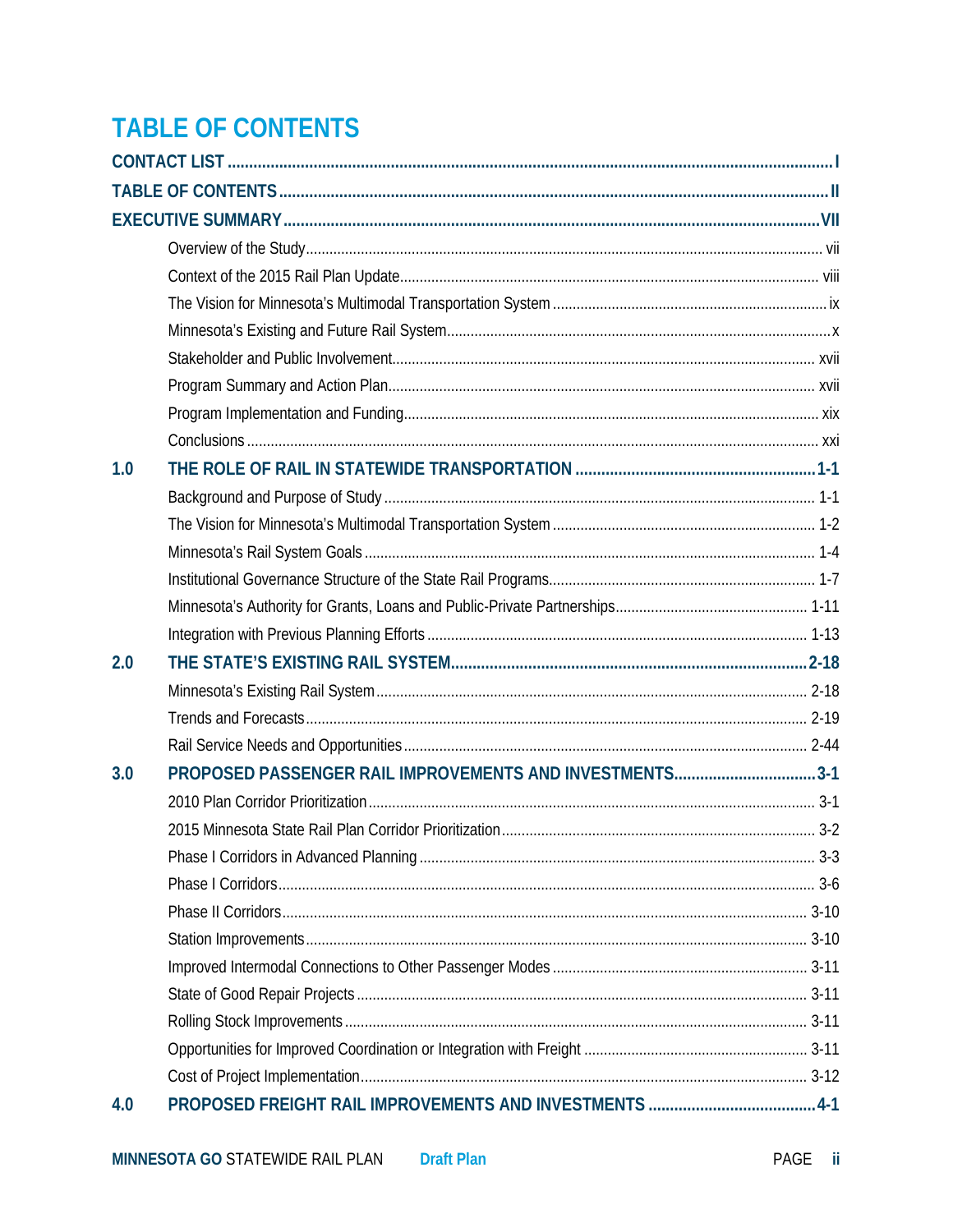| 5.0 |  |  |
|-----|--|--|
|     |  |  |
|     |  |  |
|     |  |  |
|     |  |  |
|     |  |  |
|     |  |  |
|     |  |  |
|     |  |  |
|     |  |  |
|     |  |  |
| 6.0 |  |  |
|     |  |  |
|     |  |  |
|     |  |  |
|     |  |  |
|     |  |  |
|     |  |  |
|     |  |  |
|     |  |  |
|     |  |  |
|     |  |  |
|     |  |  |
|     |  |  |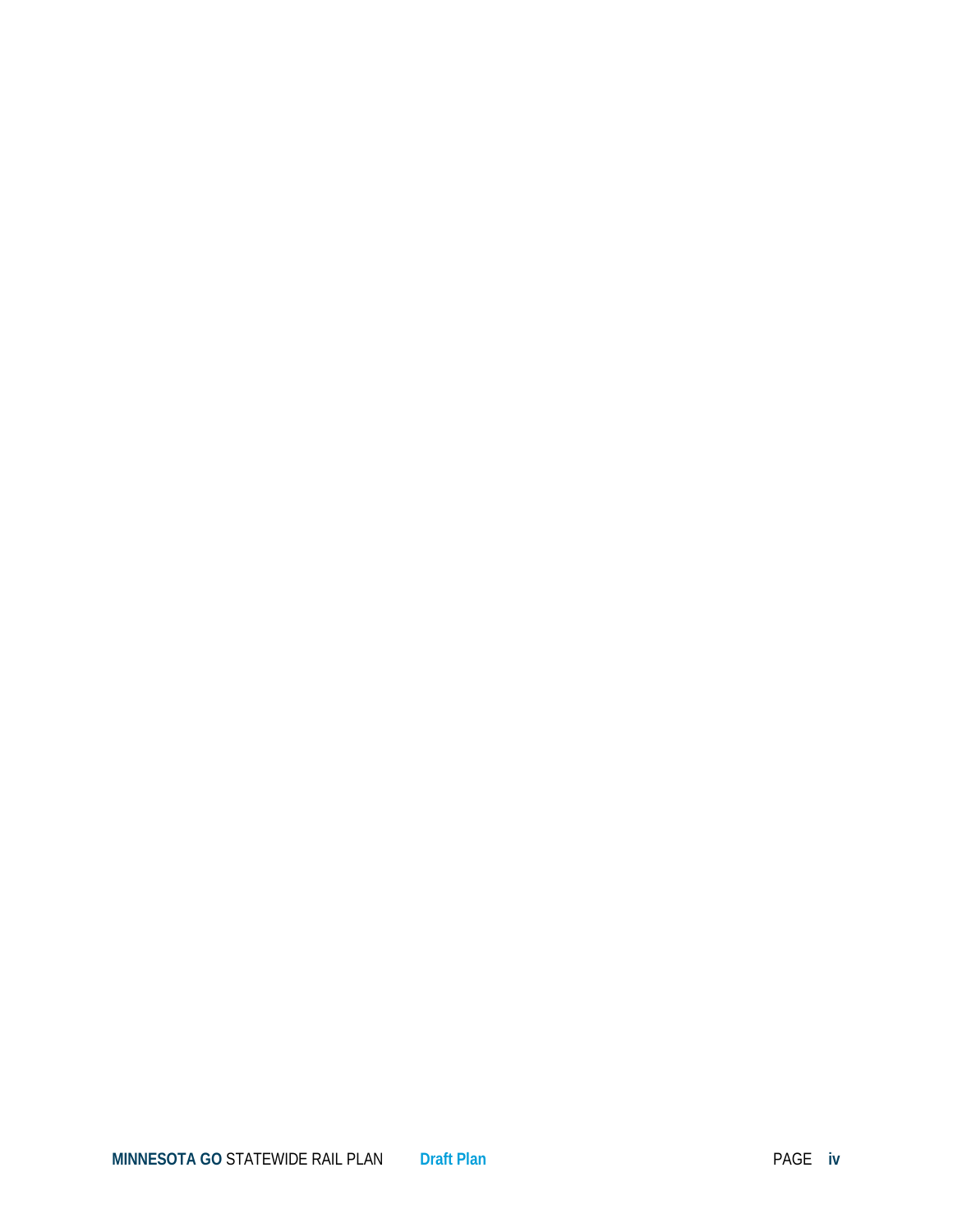## **LIST OF TABLES**

| Table 2.5: 2012 and 2040 Annual Passenger Demand and 2040 Rail Demand From/To the Twin Cities (Phase I and |  |
|------------------------------------------------------------------------------------------------------------|--|
|                                                                                                            |  |
|                                                                                                            |  |
| Table 2.8: Types of Public Private Partnership Approaches in Surface Transportation Projects 2-49          |  |
|                                                                                                            |  |
|                                                                                                            |  |
|                                                                                                            |  |
|                                                                                                            |  |
|                                                                                                            |  |
|                                                                                                            |  |
|                                                                                                            |  |
|                                                                                                            |  |
|                                                                                                            |  |
|                                                                                                            |  |
|                                                                                                            |  |
|                                                                                                            |  |
|                                                                                                            |  |
|                                                                                                            |  |